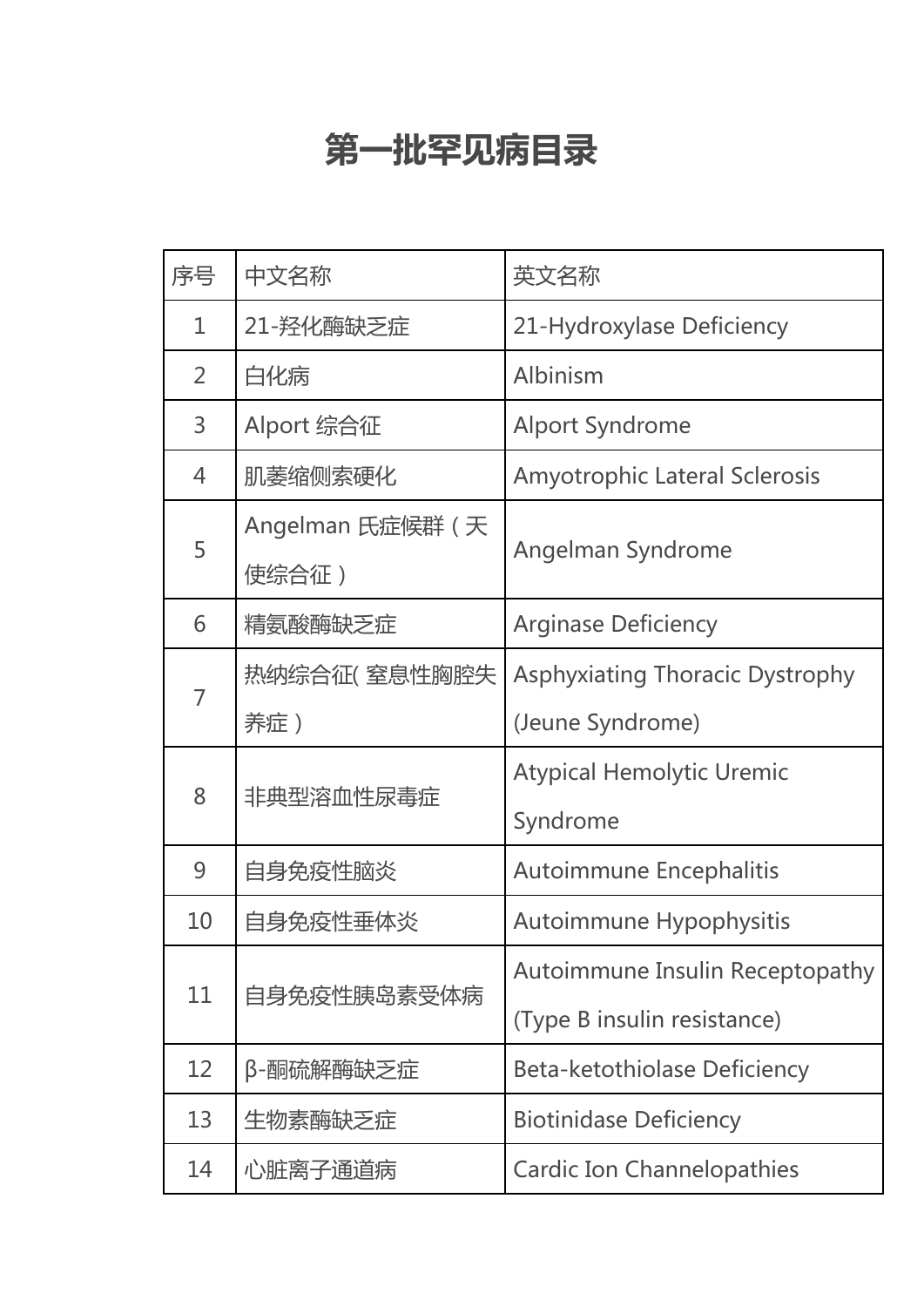|  | 15 | 原发性肉碱缺乏症           | <b>Carnitine Deficiency</b>           |  |
|--|----|--------------------|---------------------------------------|--|
|  | 16 | Castleman 病        | <b>Castleman Disease</b>              |  |
|  | 17 | 腓骨肌萎缩症             | <b>Charcot-Marie-Tooth Disease</b>    |  |
|  | 18 | 瓜氨酸血症              | Citrullinemia                         |  |
|  | 19 | 先天性肾上腺发育不良         | <b>Congenital Adrenal Hypoplasia</b>  |  |
|  |    | 先天性高胰岛素性低血糖        | <b>Congenital Hyperinsulinemic</b>    |  |
|  | 20 | 血症                 | Hypoglycemia                          |  |
|  | 21 | 先天性肌无力综合征          | <b>Congenital Myasthenic Syndrome</b> |  |
|  | 22 | 先天性肌强直( 非营养不良      | Congenital Myotonia Syndrome          |  |
|  |    | 性肌强直综合征)           | (Non-Dystrophic Myotonia, NDM)        |  |
|  | 23 | 先天性脊柱侧弯            | <b>Congenital Scoliosis</b>           |  |
|  | 24 | 冠状动脉扩张病            | <b>Coronary Artery Ectasia</b>        |  |
|  | 25 | 先天性纯红细胞再生障碍<br>性贫血 | Diamond-Blackfan Anemia               |  |
|  | 26 | Erdheim-Chester 病  | <b>Erdheim-Chester Disease</b>        |  |
|  | 27 | 法布雷病               | <b>Fabry Disease</b>                  |  |
|  | 28 | 家族性地中海热            | <b>Familial Mediterranean Fever</b>   |  |
|  | 29 | 范可尼贫血              | Fanconi Anemia                        |  |
|  | 30 | 半乳糖血症              | Galactosemia                          |  |
|  | 31 | 戈谢病                | Gaucher's Disease                     |  |
|  | 32 | 全身型重症肌无力           | <b>Generalized Myasthenia Gravis</b>  |  |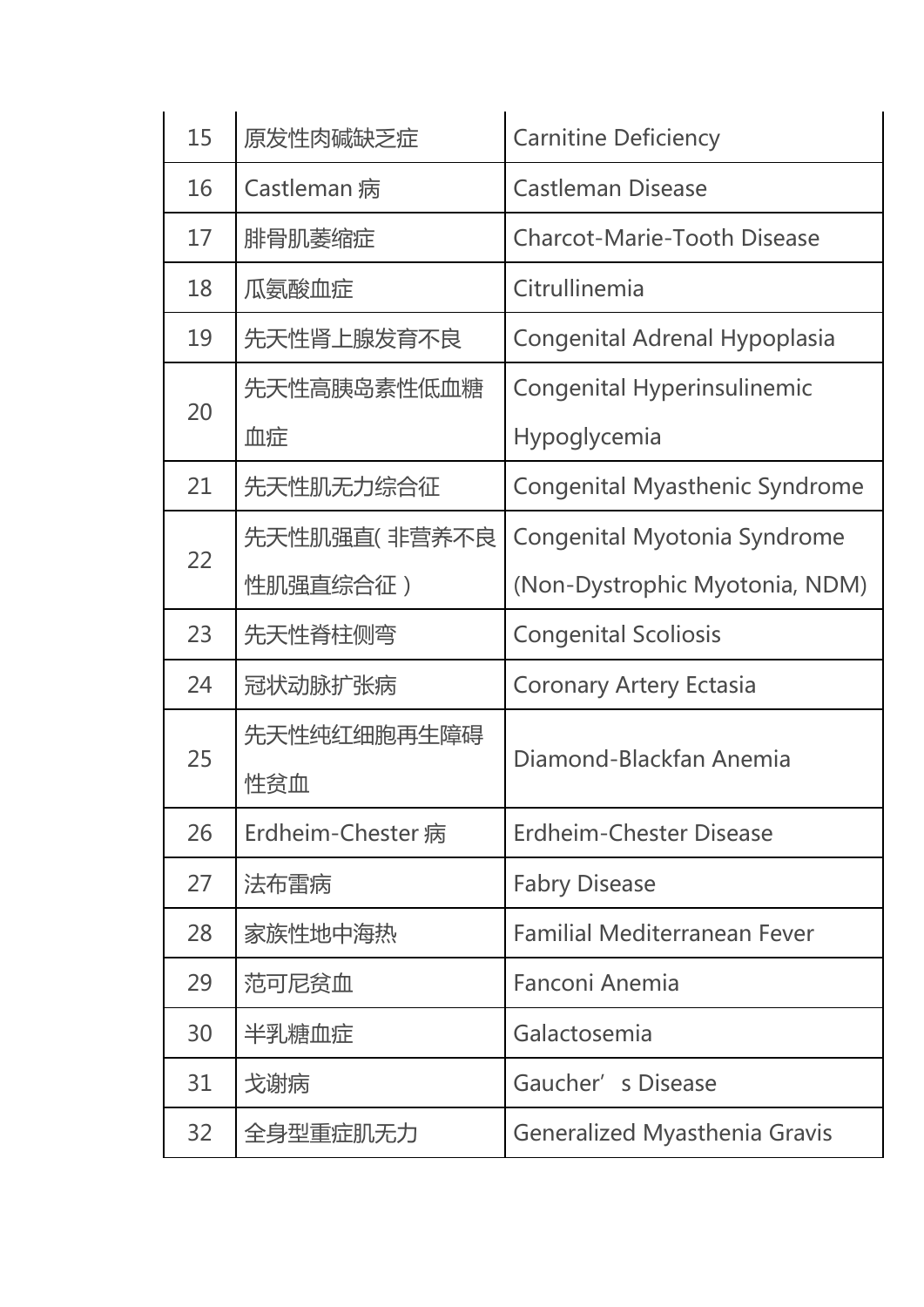| 33 | Gitelman 综合征  | Gitelman Syndrome                                                                                                                                   |  |
|----|---------------|-----------------------------------------------------------------------------------------------------------------------------------------------------|--|
| 34 | 戊二酸血症I型       | <b>Glutaric Acidemia Type I</b>                                                                                                                     |  |
| 35 | 糖原累积病(I型、II型) | Glycogen Storage Disease (Type I,<br>II)                                                                                                            |  |
| 36 | 血友病           | Hemophilia                                                                                                                                          |  |
| 37 | 肝豆状核变性        | Hepatolenticular<br>Degeneration(Wilson Disease)                                                                                                    |  |
| 38 | 遗传性血管性水肿      | Hereditary Angioedema (HAE)                                                                                                                         |  |
| 39 | 遗传性大疱性表皮松解症   | <b>Hereditary Epidermolysis Bullosa</b>                                                                                                             |  |
| 40 | 遗传性果糖不耐受症     | <b>Hereditary Fructose Intolerance</b>                                                                                                              |  |
| 41 | 遗传性低镁血症       | Hereditary Hypomagnesemia                                                                                                                           |  |
| 42 | 遗传性多发脑梗死性痴呆   | Hereditary Multi-infarct Dementia<br>(Cerebral Autosomal Dominant<br>Arteriopathy with Subcortical<br>Infarcts and Leukoencephalopathy,<br>CADASIL) |  |
| 43 | 遗传性痉挛性截瘫      | <b>Hereditary Spastic Paraplegia</b>                                                                                                                |  |
| 44 | 全羧化酶合成酶缺乏症    | Holocarboxylase Synthetase<br>Deficiency                                                                                                            |  |
| 45 | 同型半胱氨酸血症      | Homocysteinemia                                                                                                                                     |  |
| 46 | 纯合子家族性高胆固醇血   | Homozygous                                                                                                                                          |  |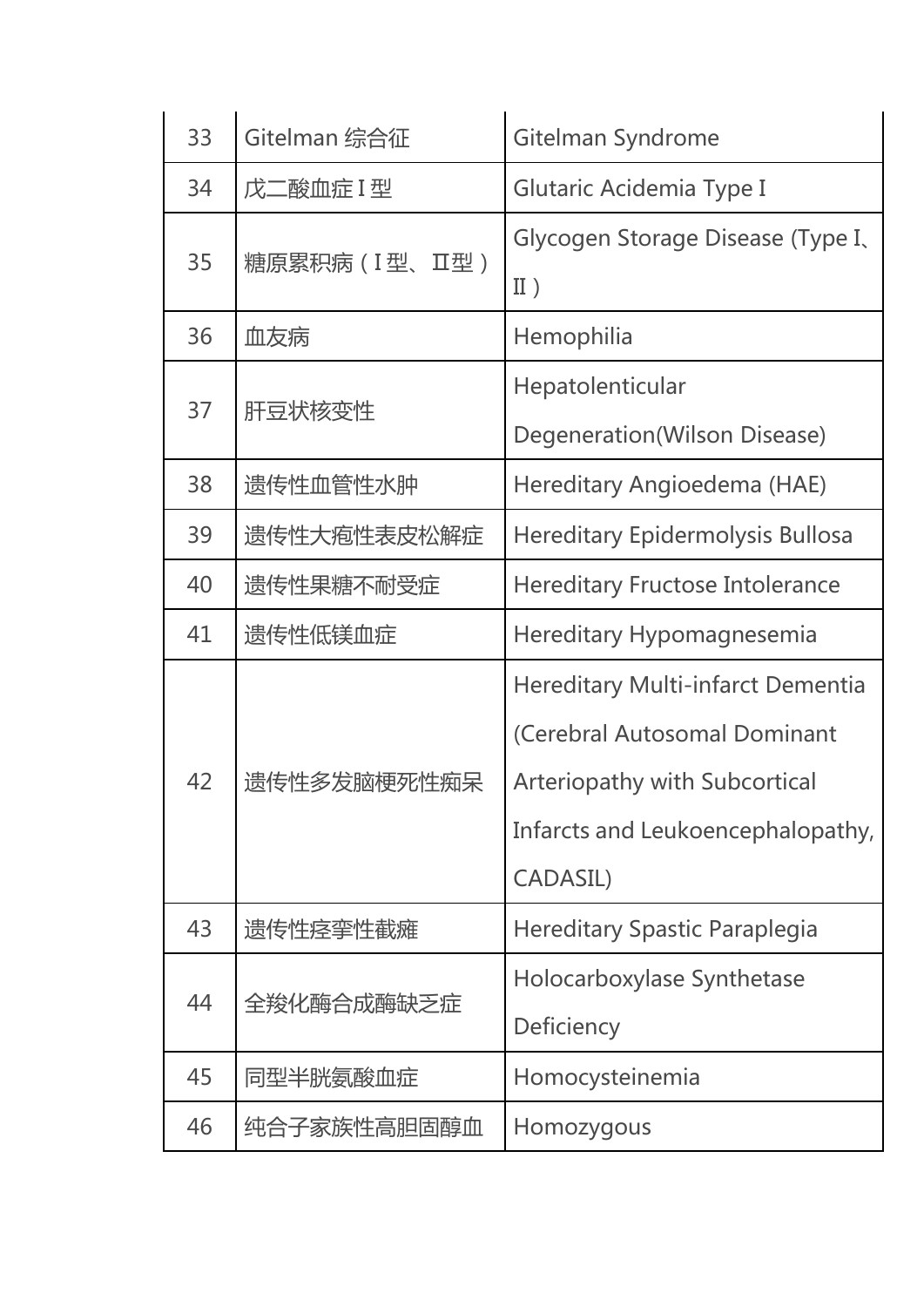|    | 症                     | Hypercholesterolemia                                                 |
|----|-----------------------|----------------------------------------------------------------------|
| 47 | 亨廷顿舞蹈病                | <b>Huntington Disease</b>                                            |
| 48 | HHH 综合征               | Hyperornithinaemia-Hyperammon<br>aemia-Homocitrullinuria<br>Syndrome |
| 49 | 高苯丙氨酸血症               | Hyperphenylalaninemia                                                |
| 50 | 低碱性磷酸酶血症              | Hypophosphatasia                                                     |
| 51 | 低磷性佝偻病                | Hypophosphatemic Rickets                                             |
| 52 | 特发性心肌病                | <b>Idiopathic Cardiomyopathy</b>                                     |
| 53 | 特发性低促性腺激素性性<br>腺功能减退症 | Idiopathic Hypogonadotropic<br>Hypogonadism                          |
| 54 | 特发性肺动脉高压              | <b>Idiopathic Pulmonary Arterial</b><br><b>Hypertension</b>          |
| 55 | 特发性肺纤维化               | <b>Idiopathic Pulmonary Fibrosis</b>                                 |
| 56 | IgG4 相关性疾病            | IgG4 related Disease                                                 |
| 57 | 先天性胆汁酸合成障碍            | <b>Inborn Errors of Bile Acid Synthesis</b>                          |
| 58 | 异戊酸血症                 | Isovaleric Acidemia                                                  |
| 59 | 卡尔曼综合征                | Kallmann Syndrome                                                    |
| 60 | 朗格汉斯组织细胞增生症           | Langerhans Cell Histiocytosis                                        |
| 61 | 莱伦氏综合征                | Laron Syndrome                                                       |
| 62 | Leber 遗传性视神经病变        | <b>Leber Hereditary Optic</b>                                        |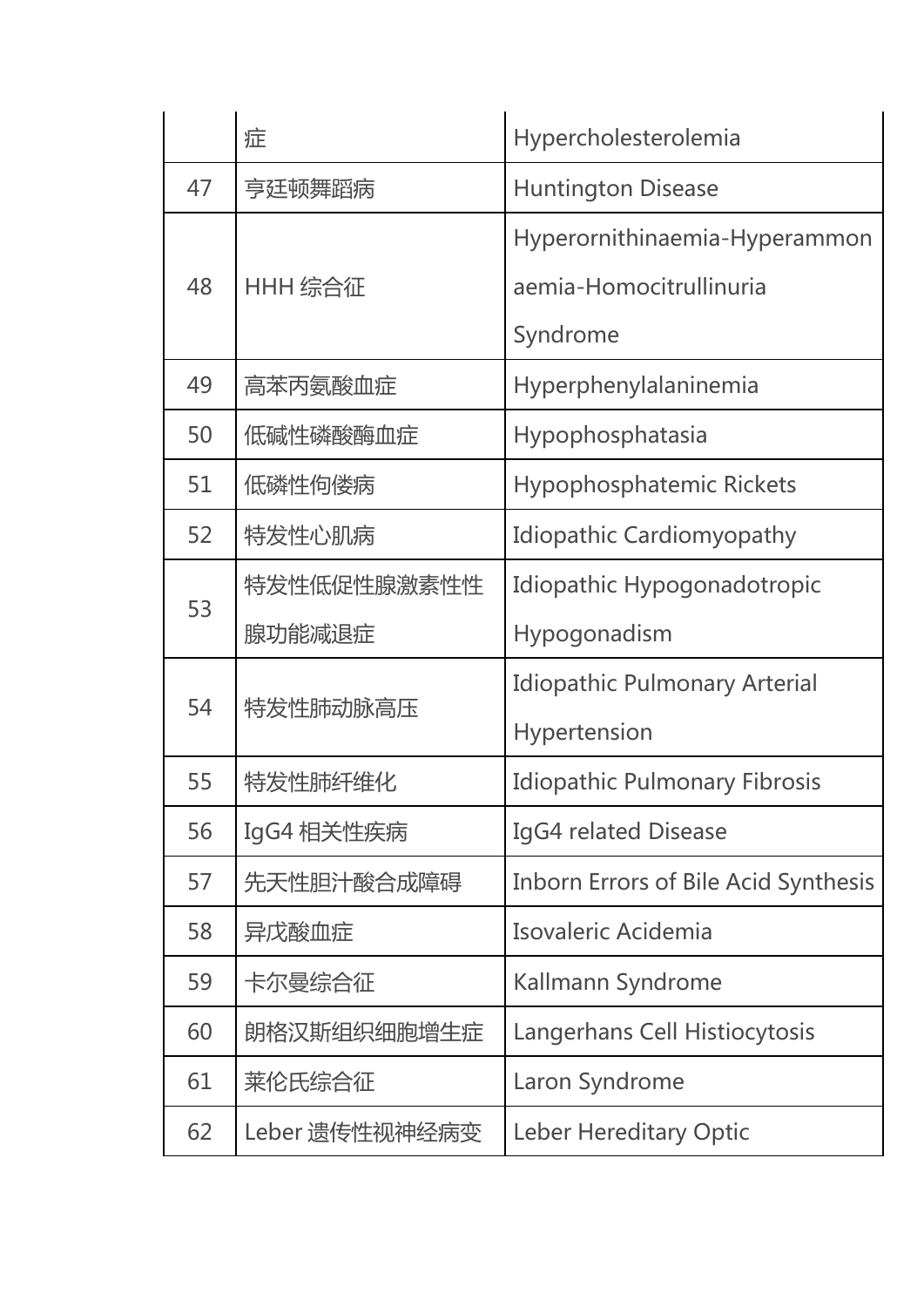|    |                    | Neuropathy                         |
|----|--------------------|------------------------------------|
|    | 长链 3-羟酰基辅酶 A 脱氢    | Long Chain 3-hydroxyacyl-CoA       |
| 63 | 酶缺乏症               | Dehydrogenase Deficiency           |
| 64 | 淋巴管肌瘤病             | Lymphangioleiomyomatosis (LAM)     |
| 65 | 赖氨酸尿蛋白不耐受症         | Lysinuric Protein Intolerance      |
| 66 | 溶酶体酸性脂肪酶缺乏症        | Lysosomal Acid Lipase Deficiency   |
| 67 | 枫糖尿症               | <b>Maple Syrup Urine Disease</b>   |
| 68 | 马凡综合征              | Marfan Syndrome                    |
| 69 | McCune-Albrigh 综合征 | McCune-Albright Syndrome           |
|    | 中链酰基辅酶 A 脱氢酶缺      | <b>Medium Chain Acyl-CoA</b>       |
| 70 | 乏症                 | Dehydrogenase Deficiency           |
| 71 | 甲基丙二酸血症            | Methylmalonic Academia             |
| 72 | 线粒体脑肌病             | Mitochodrial Encephalomyopathy     |
| 73 | 黏多糖贮积症             | Mucopolysaccharidosis              |
| 74 | 多灶性运动神经病           | <b>Multifocal Motor Neuropathy</b> |
|    | 多种酰基辅酶 A 脱氢酶缺      | Multiple Acyl-CoA Dehydrogenase    |
| 75 | 乏症                 | Deficiency                         |
| 76 | 多发性硬化              | <b>Multiple Sclerosis</b>          |
| 77 | 多系统萎缩              | <b>Multiple System Atrophy</b>     |
| 78 | 肌强直性营养不良           | <b>Myotonic Dystrophy</b>          |
| 79 | N-乙酰谷氨酸合成酶缺乏       | N-acetylglutamate Synthase         |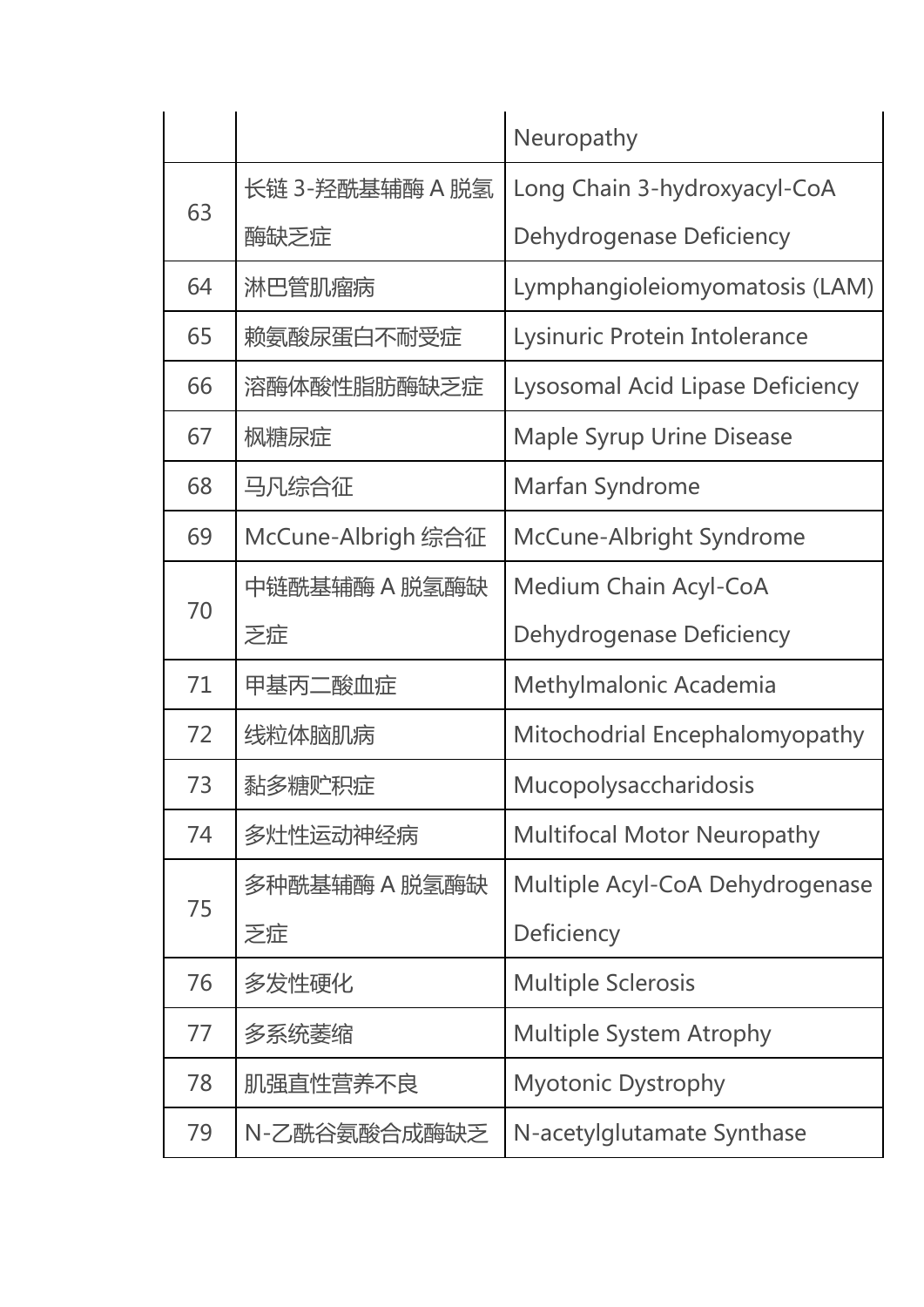|    | 症<br>Deficiency                          |                                   |
|----|------------------------------------------|-----------------------------------|
| 80 | 新生儿糖尿病                                   | <b>Neonatal Diabetes Mellitus</b> |
| 81 | 视神经脊髓炎                                   | <b>Neuromyelitis Optica</b>       |
| 82 | 尼曼匹克病                                    | Niemann-Pick Disease              |
| 83 | 非综合征性耳聋<br><b>Non-Syndromic Deafness</b> |                                   |
| 84 | Noonan 综合征                               | Noonan Syndrome                   |
|    | 鸟氨酸氨甲酰基转移酶缺                              | <b>Ornithine Transcarbamylase</b> |
| 85 | 乏症                                       | Deficiency                        |
| 86 | 成骨不全症(脆骨病)                               | Osteogenesis Imperfecta (Brittle  |
|    |                                          | <b>Bone Disease)</b>              |
| 87 | 帕金森病( 青年型、早发型 )                          | Parkinson Disease (Young-onset,   |
|    |                                          | Early-onset)                      |
| 88 | 阵发性睡眠性血红蛋白尿                              | Paroxysmal Nocturnal              |
|    |                                          | Hemoglobinuria                    |
| 89 | 黑斑息肉综合征                                  | Peutz-Jeghers Syndrome            |
| 90 | 苯丙酮尿症                                    | Phenylketonuria                   |
| 91 | POEMS 综合征                                | <b>POEMS Syndrome</b>             |
| 92 | 卟啉病                                      | Porphyria                         |
| 93 | Prader-Willi 综合征                         | Prader-Willi Syndrome             |
|    |                                          | <b>Primary Combined Immune</b>    |
| 94 | 原发性联合免疫缺陷                                | Deficiency                        |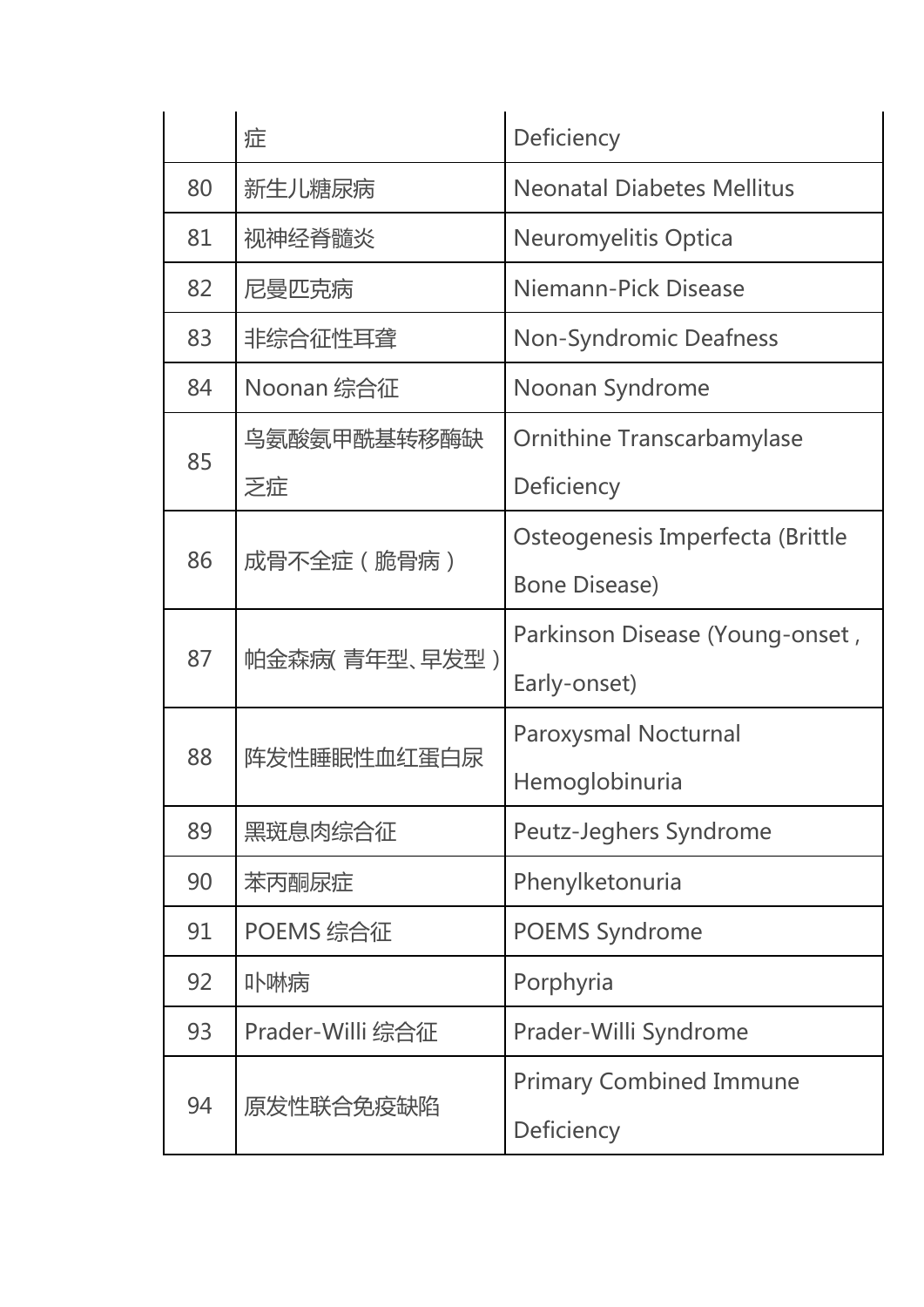| 95  | 原发性遗传性肌张力不全                                          | <b>Primary Hereditary Dystonia</b>       |  |
|-----|------------------------------------------------------|------------------------------------------|--|
| 96  | <b>Primary Light Chain Amyloidosis</b><br>原发性轻链型淀粉样变 |                                          |  |
|     | 进行性家族性肝内胆汁淤                                          | <b>Progressive Familial Intrahepatic</b> |  |
| 97  | 积症                                                   | Cholestasis                              |  |
| 98  | <b>Progressive Muscular Dystrophy</b><br>进行性肌营养不良    |                                          |  |
| 99  | 丙酸血症                                                 | Propionic Acidemia                       |  |
| 100 | 肺泡蛋白沉积症                                              | <b>Pulmonary Alveolar Proteinosis</b>    |  |
| 101 | 肺囊性纤维化                                               | <b>Pulmonary Cystic Fibrosis</b>         |  |
| 102 | 视网膜色素变性                                              | Retinitis Pigmentosa                     |  |
| 103 | 视网膜母细胞瘤                                              | Retinoblastoma                           |  |
| 104 | 重症先天性粒细胞缺乏症                                          | Severe Congenital Neutropenia            |  |
| 105 | 婴儿严重肌阵挛性癫痫                                           | Severe Myoclonic Epilepsy in             |  |
|     | (Dravet 综合征)                                         | <b>Infancy (Dravet Syndrome)</b>         |  |
| 106 | 镰刀型细胞贫血病                                             | <b>Sickle Cell Disease</b>               |  |
| 107 | Silver-Russell 综合征                                   | Silver-Russell Syndrome                  |  |
| 108 | 谷固醇血症                                                | Sitosterolemia                           |  |
|     | 脊髓延髓肌萎缩症( 肯尼迪                                        | <b>Spinal and Bulbar Muscular</b>        |  |
| 109 | 病)                                                   | <b>Atrophy (Kennedy Disease)</b>         |  |
| 110 | 脊髓性肌萎缩症                                              | <b>Spinal Muscular Atrophy</b>           |  |
| 111 | 脊髓小脑性共济失调                                            | Spinocerebellar Ataxia                   |  |
| 112 | 系统性硬化症                                               | <b>Systemic Sclerosis</b>                |  |